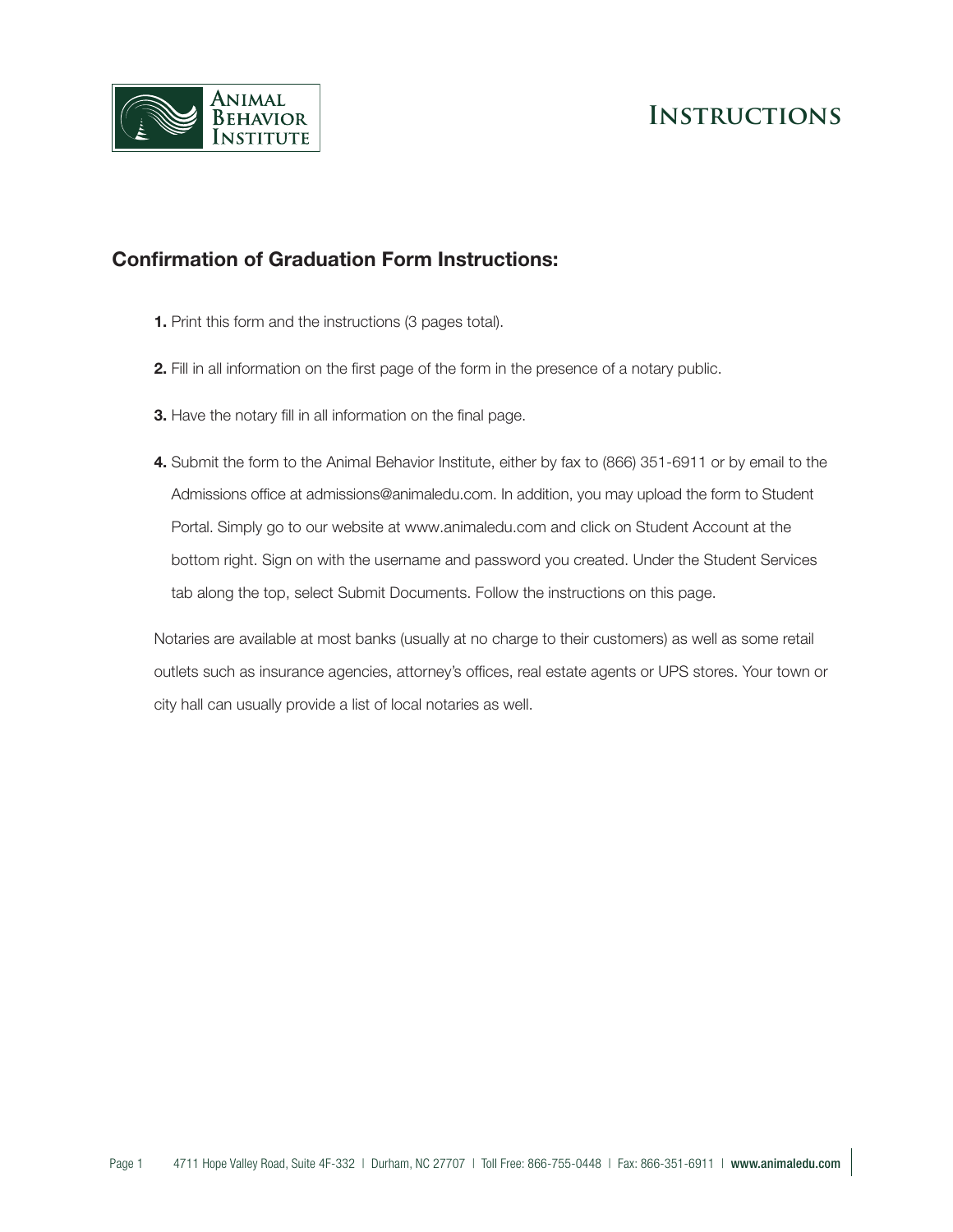

## **High School Graduation Confirmation form**

| (Print Name) |                                                                                                                 |
|--------------|-----------------------------------------------------------------------------------------------------------------|
|              | from the following public or private high school and that I am unable to obtain an official transcript from the |
| high school. |                                                                                                                 |
|              |                                                                                                                 |
|              |                                                                                                                 |
|              |                                                                                                                 |
|              |                                                                                                                 |
|              |                                                                                                                 |
|              |                                                                                                                 |